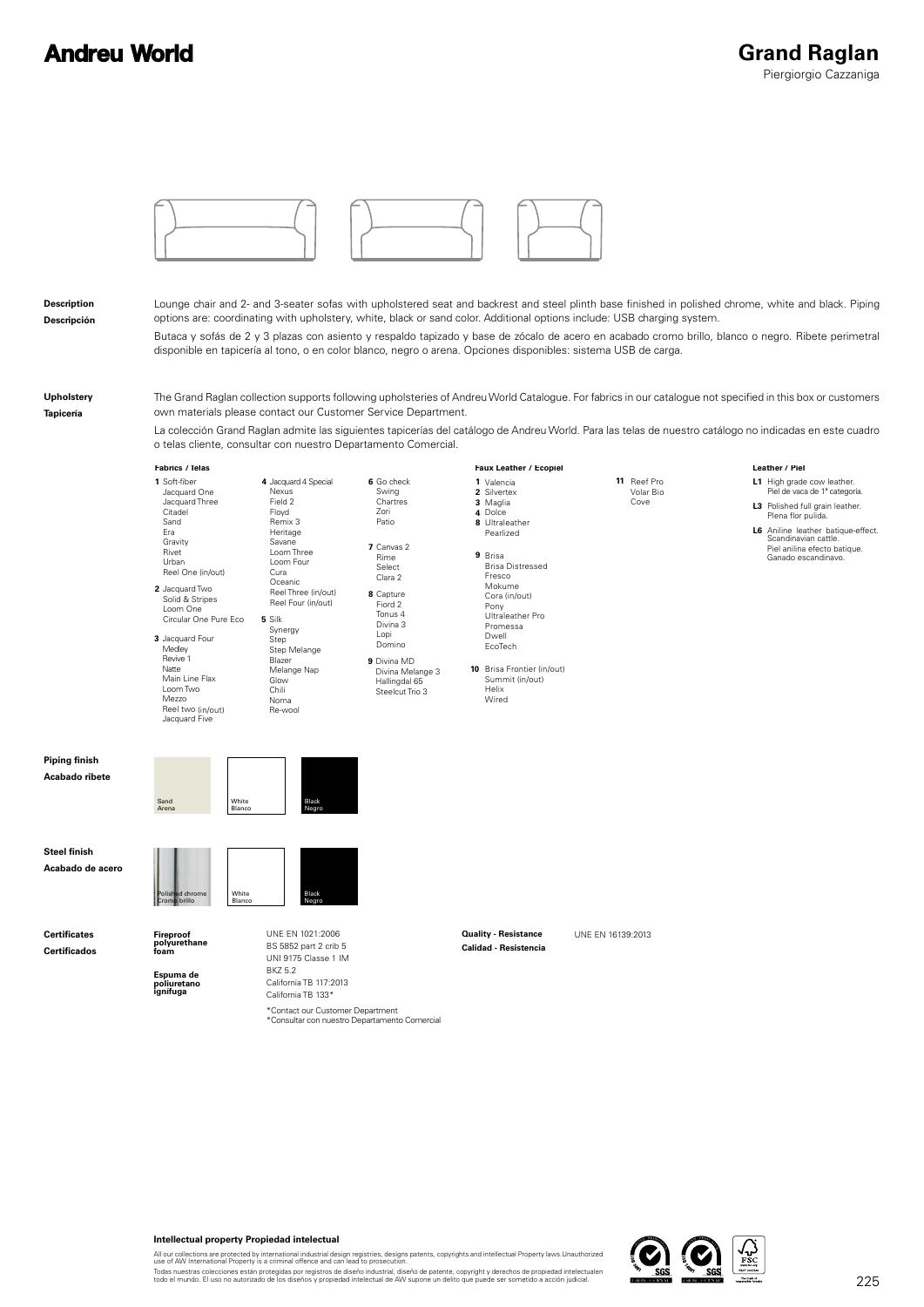#### **Andreu World BU2114** Lounge chair with upholstered seat and backrest and steel plinth base finished in polished chrome, white and black. Piping options are: coordinating with upholstery, 31.50 36.75 1 units white, black or sand color. Optional swivel base. Butaca con asiento y respaldo tapizado y base de zócalo de acero en acabado cromo brillo, blanco o negro. Ribete 28.25 perimetral disponible en tapicería al tono, o en color blan-17.00 co, negro o arena. Opción de base giratoria.

## **Grand Raglan**

|                | <b>BU2114</b>                                                                                                                     |                |                                                                                 |                |              | Lounge chair with upholstered seat and backrest and                                                                                                                                                                                                                                      |                                                                                         |       |                |       |       |                                                   |                  | COM yards        | COL                                   |                                     | 口 23,5 Ft          |
|----------------|-----------------------------------------------------------------------------------------------------------------------------------|----------------|---------------------------------------------------------------------------------|----------------|--------------|------------------------------------------------------------------------------------------------------------------------------------------------------------------------------------------------------------------------------------------------------------------------------------------|-----------------------------------------------------------------------------------------|-------|----------------|-------|-------|---------------------------------------------------|------------------|------------------|---------------------------------------|-------------------------------------|--------------------|
| 36.75<br>31.50 |                                                                                                                                   |                |                                                                                 |                |              | steel plinth base finished in polished chrome, white and<br>black. Piping options are: coordinating with upholstery,                                                                                                                                                                     |                                                                                         |       |                |       |       |                                                   | 1 units          | per unit<br>7.1  | sq.ft                                 |                                     | $\triangle$ 79 lbs |
|                | 28.25<br>7.00                                                                                                                     |                |                                                                                 |                |              | white, black or sand color. Optional swivel base.<br>Butaca con asiento y respaldo tapizado y base de zócalo<br>de acero en acabado cromo brillo, blanco o negro. Ribete<br>perimetral disponible en tapicería al tono, o en color blan-<br>co, negro o arena. Opción de base giratoria. |                                                                                         |       |                |       |       | 10 units or more                                  |                  | 7.1              | 101.25                                | $h \times 1$                        |                    |
|                |                                                                                                                                   |                |                                                                                 |                |              |                                                                                                                                                                                                                                                                                          |                                                                                         |       |                |       |       |                                                   |                  |                  |                                       |                                     |                    |
|                | <b>COM</b>                                                                                                                        | COL            | 1                                                                               | 2              | 3            | 4                                                                                                                                                                                                                                                                                        | 5                                                                                       | 6     | 7              | 8     | 9     | 10                                                | 11               | L1               | L2                                    | L3                                  | L6                 |
| \$             | 3,244                                                                                                                             | 3,383          | 3,552                                                                           | 3,663          | 3,801        | 3,989                                                                                                                                                                                                                                                                                    | 4,177                                                                                   | 4,364 | 4,550          | 4,741 | 4,935 | 5,129                                             | 5,324            | 5,498            | 6,197                                 | 7,473                               | 10,849             |
|                | $-360^\circ$                                                                                                                      |                | Swivel base upcharge<br>Incremento por base<br>gitaroria                        |                | 651          |                                                                                                                                                                                                                                                                                          |                                                                                         |       |                |       |       |                                                   |                  |                  |                                       |                                     |                    |
|                | <b>SF2115</b><br>2-seater sofa with upholstered seat and backrest and<br>steel plinth base finished in polished chrome, white and |                |                                                                                 |                |              |                                                                                                                                                                                                                                                                                          |                                                                                         |       |                |       |       |                                                   |                  | COM yards        | <b>COL</b>                            |                                     | 口 37,5 Ft          |
|                |                                                                                                                                   | 67.00<br>31.50 |                                                                                 |                |              |                                                                                                                                                                                                                                                                                          | black. Piping options are: coordinating with upholstery,<br>white, black or sand color. |       |                |       |       |                                                   |                  | per unit<br>9.85 | sq.ft                                 | $\triangle$ 139 lbs<br>$h \times 1$ |                    |
|                | Sofá de 2 plazas con asiento y respaldo tapizado y base<br>de zócalo de acero en acabado cromo brillo, blanco o ne-               |                |                                                                                 |                |              |                                                                                                                                                                                                                                                                                          |                                                                                         |       |                |       |       | 1 units<br>116.5<br>9.85<br>10 units or more      |                  |                  |                                       |                                     |                    |
|                | 28.25                                                                                                                             |                |                                                                                 |                | 7.00         | gro. Ribete perimetral disponible en tapicería al tono, o<br>en color blanco, negro o arena.                                                                                                                                                                                             |                                                                                         |       |                |       |       |                                                   |                  |                  |                                       |                                     |                    |
|                | COM                                                                                                                               | COL            | 1                                                                               | 2              | 3            | 4                                                                                                                                                                                                                                                                                        | 5                                                                                       | 6     | 7              | 8     | 9     | 10                                                | 11               | L1               | L2                                    | L3                                  | L6                 |
| \$             | 4,446                                                                                                                             | 4,642<br>carga | 4,840<br>USB charging system<br>upcharge<br>Incremento por<br>sistema de USB de | 5,052          | 5,265<br>375 | 5,545                                                                                                                                                                                                                                                                                    | 5,824                                                                                   | 6,108 | 6,388          | 6,671 | 6,955 | 7,232                                             | 7,514            | 7,768            | 8,780                                 | 10,633                              | 15,741             |
|                | <b>SF2116</b>                                                                                                                     |                |                                                                                 |                |              |                                                                                                                                                                                                                                                                                          |                                                                                         |       |                |       |       |                                                   |                  |                  |                                       |                                     |                    |
|                | 31.50<br>90.50                                                                                                                    |                |                                                                                 |                |              | 3-seater sofa with upholstered seat and backrest and<br>steel plinth base finished in polished chrome, white and<br>black. Piping options are: coordinating with upholstery,<br>white, black or sand color.                                                                              |                                                                                         |       |                |       |       | COM yards<br>COL<br>per unit<br>sq.ft             |                  |                  | 団<br>55,5 Ft<br>$\frac{1}{2}$ 184 lbs |                                     |                    |
|                |                                                                                                                                   |                |                                                                                 |                |              |                                                                                                                                                                                                                                                                                          |                                                                                         |       |                |       |       | 1 units<br>11.25                                  |                  |                  | 158.25                                | $h \times 1$                        |                    |
|                | 28.25                                                                                                                             |                |                                                                                 |                | 8            | Sofá de 3 plazas con asiento y respaldo tapizado y base<br>de zócalo de acero en acabado cromo brillo, blanco o ne-<br>gro. Ribete perimetral disponible en tapicería al tono, o<br>en color blanco, negro o arena.                                                                      |                                                                                         |       |                |       |       |                                                   | 10 units or more | 11.25            |                                       |                                     |                    |
|                | COM                                                                                                                               | COL            | $\mathbf{1}$                                                                    | $\overline{2}$ | 3            | 4                                                                                                                                                                                                                                                                                        | 5                                                                                       | 6     | $\overline{7}$ | 8     | 9     | 10                                                | 11               | L1               | L2                                    | L <sub>3</sub>                      | L6                 |
| \$             | 5,223                                                                                                                             | 5,447          | 5,583                                                                           | 5,901          | 6,124        | 6,425                                                                                                                                                                                                                                                                                    | 6,727                                                                                   | 7,036 | 7,358          | 7,680 | 8,005 | 8,328                                             | 8,651            | 8,939            | 10,101                                | 12,228                              | 18,089             |
|                | USB charging system<br>upcharge<br>Incremento por<br>sistema de USB de<br>375<br>carga                                            |                |                                                                                 |                |              |                                                                                                                                                                                                                                                                                          |                                                                                         |       |                |       |       |                                                   |                  |                  |                                       |                                     |                    |
|                | CJ3010<br>Loose cushion                                                                                                           |                |                                                                                 |                |              |                                                                                                                                                                                                                                                                                          |                                                                                         |       |                |       |       |                                                   |                  | COM yards        | COL                                   |                                     | 口 0,75 Ft          |
|                |                                                                                                                                   |                |                                                                                 |                |              | Cojín auxiliar                                                                                                                                                                                                                                                                           |                                                                                         |       |                |       |       | per unit<br>sq.ft                                 |                  |                  |                                       | $\triangle$ 5 lbs                   |                    |
|                | 17.75                                                                                                                             |                |                                                                                 |                |              |                                                                                                                                                                                                                                                                                          |                                                                                         |       |                |       |       | 1 units<br>0.75<br>11<br>10 units or more<br>0.75 |                  |                  | $\overline{h}$ x1                     |                                     |                    |
|                | 17.75                                                                                                                             |                |                                                                                 |                |              |                                                                                                                                                                                                                                                                                          |                                                                                         |       |                |       |       |                                                   |                  |                  |                                       |                                     |                    |
|                | <b>COM</b>                                                                                                                        | COL            | 1                                                                               | 2              | 3            | 4                                                                                                                                                                                                                                                                                        | 5                                                                                       | 6     | 7              | 8     | 9     | 10                                                | 11               | L1               | L2                                    | L3                                  | L6                 |
| S              | 148                                                                                                                               | 160            | 170                                                                             | 184            | 194          | 210                                                                                                                                                                                                                                                                                      | 229                                                                                     | 249   | 269            | 288   | 306   | 325                                               | 344              | 361              | 429                                   | 554                                 | 945                |